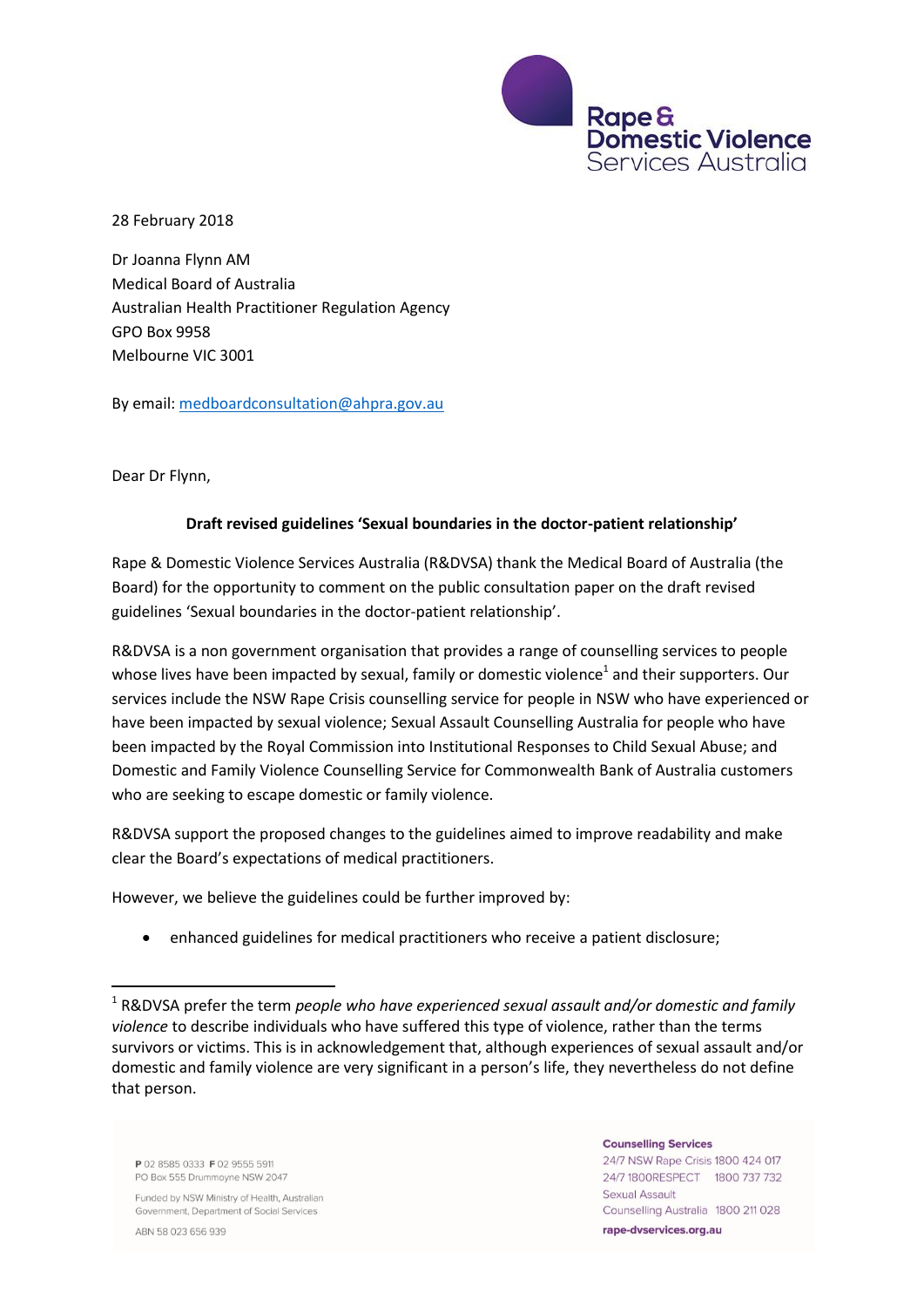- discussion of the risk of vicarious trauma for medical practitioners who receive a patient disclosure; and
- clarification of the rights of medical practitioners who are subject to sexual harassment or sexual assault by a patient.

These recommendations are discussed in more detail below.

# **Guidelines for medical practitioners who receive a patient disclosure**

R&DVSA recommend that the Board consider amending the guidelines to include more detailed direction for medical practitioners who receive a disclosure from a patient of an alleged breach of sexual boundaries by another doctor.

We note that the draft guidelines do include information about a medical practitioner's legal obligations to report 'notifiable conduct' including allegations of sexual misconduct. However, we believe that medical professionals would benefit from further discussion of their ethical obligations in these circumstances.

The Medical Council of New Zealand's guidelines on 'Sexual Boundaries in the doctor-patient relationship: A resource for doctors' provide a useful model in this respect. These guidelines provide an extensive discussion of a doctor's ethical duties to support a patient who discloses an alleged breach of sexual boundaries by another doctor at paragraphs 48-55.

R&DVSA consider that a doctor receiving a disclosure has an ethical duty to:

- Provide a compassionate and supportive response;
- Assist the patient by explaining their options, including their right to report the behaviour to the police and to make a complaint against the medical practitioner;
- Offer to help the patient make a complaint or access support services.

We recommend the Board consider including guidelines to this effect.

### **Discussion of the risk of vicarious trauma**

R&DVSA suggest that the guidelines should include a medical professionals' right to access support and assistance with managing vicarious trauma where they receive a disclosure of sexual assault. Vicarious trauma refers to the deleterious effects upon people not directly affected by traumatic events, but nevertheless exposed to them in some way. Vicarious trauma is common amongst professionals who receive disclosures of sexual assault. Strategies which may assist with managing the risk of vicarious trauma include education, risk reduction, monitoring, early intervention and offsetting symptoms.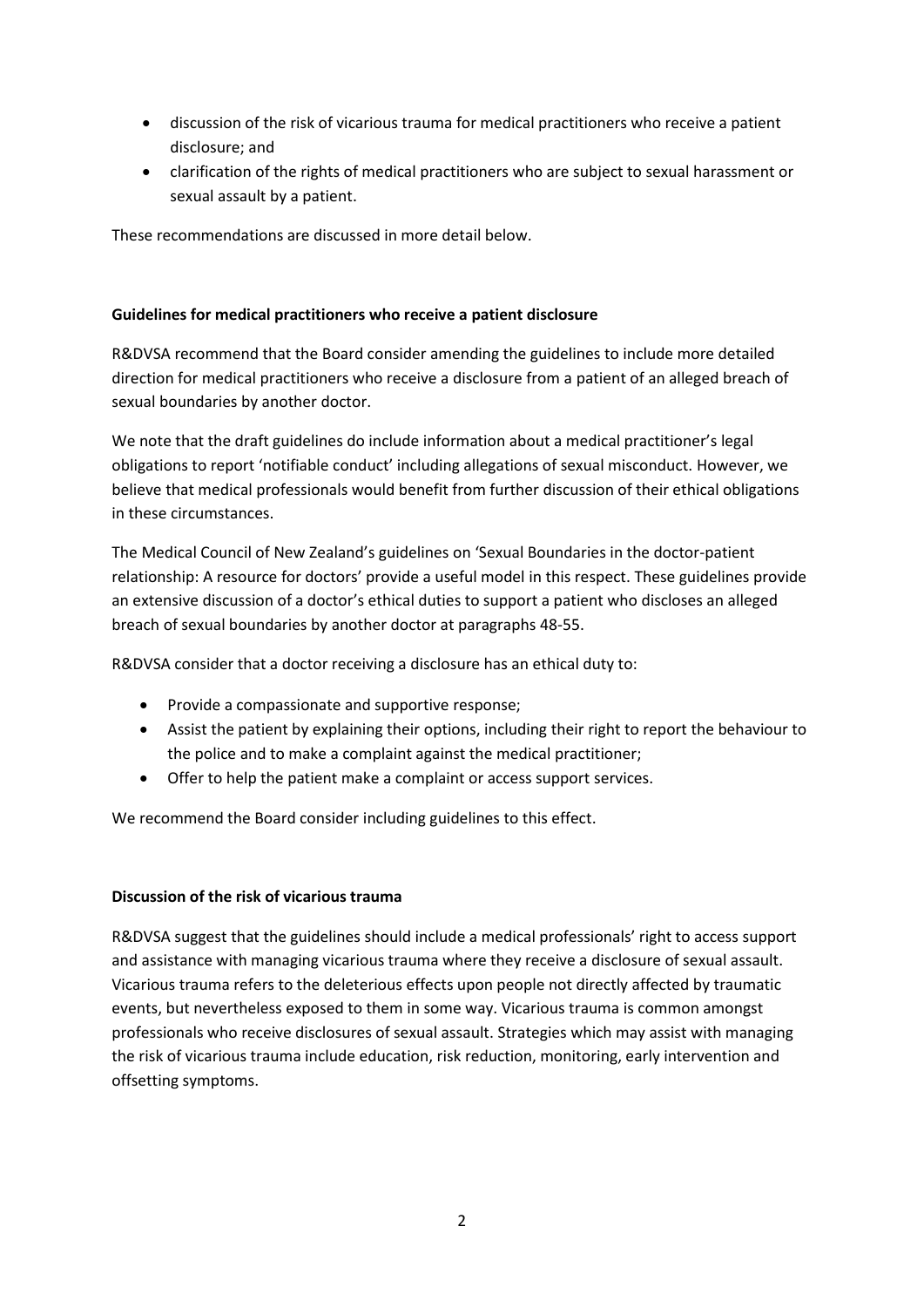# **Rights of medical practitioners who experience sexual harassment or sexual assault**

R&DVSA recommend the guidelines be amended to clarify the rights of medical practitioners who are subject to sexual harassment or sexual assault by a patient. In particular, the guidelines must make clear a medical practitioner's right to report these behaviours and access appropriate support.

Currently, the draft guidelines provide:

Doctors are responsible for establishing and maintaining sexual boundaries with their patients, regardless of their patient's behaviour.

(Section 4: Guidance on maintaining sexual boundaries with current patients)

While it is important to acknowledge the inherent power imbalance that exists within a doctorpatient relationship, the guidelines must also recognise that intersecting power structures may render medical practitioners vulnerable to sexual harassment and sexual assault in certain circumstances. Where this occurs, it is not appropriate to place responsibility onto the medical practitioner for the patient's behaviour.

Sexual harassment and sexual assault are gendered phenomena. Overwhelmingly, they are experienced by women at the hands of male perpetrators. As such, female medical practitioners may be vulnerable to sexual harassment or assault perpetrated by male patients. Medical practitioners who identify as LGBTQI, have a disability, or come from diverse cultural backgrounds may also be at higher risk of sexual harassment or assault by a patient.

A 2010 survey of 180 Australian female general practitioners found that more than half had been sexually harassed by a patient. The study, published in the Medical Journal of Australia, showed that common forms of sexual harassment experienced by female doctors included requests for inappropriate examinations, inappropriate exposure of body parts, gender-based remarks, inappropriate gifts and sexual remarks. Two-thirds of female doctors said the experience had caused them to change their consulting style, including by becoming more formal and not doing physical examinations.<sup>2</sup>

Peter A Bratuskins, one of the authors of this study, noted that many female doctors feel unable to report these issues and instead, often respond by making changes to their practice. He stated:

I think it would be useful to make it clear to doctors working in a practice that this is something that may happen and if it does happen it is something that should be reported, that the doctor will be supported and offered help, that the patient can be excluded from the practice as well. $3$ 

R&DVSA recommend that the Board consider including guidelines to this effect.

 $\overline{a}$ 

<sup>&</sup>lt;sup>2</sup> Peter A Bratuskins, Heather A McGarry and Stephen J Wilkinson (2013) 'Sexual harassment of Australian female general practitioners by patients', Med J Aust, 199(7), 454.

 $3$  ABC News, 'More than half of female doctors sexually harassed by patients: survey', 7 October 2013, accessed online 28 February 2018, http://www.abc.net.au/news/2013-10-07/more-than-half-of-femaledoctors-sexually-harrassed-by-patients/5001954.